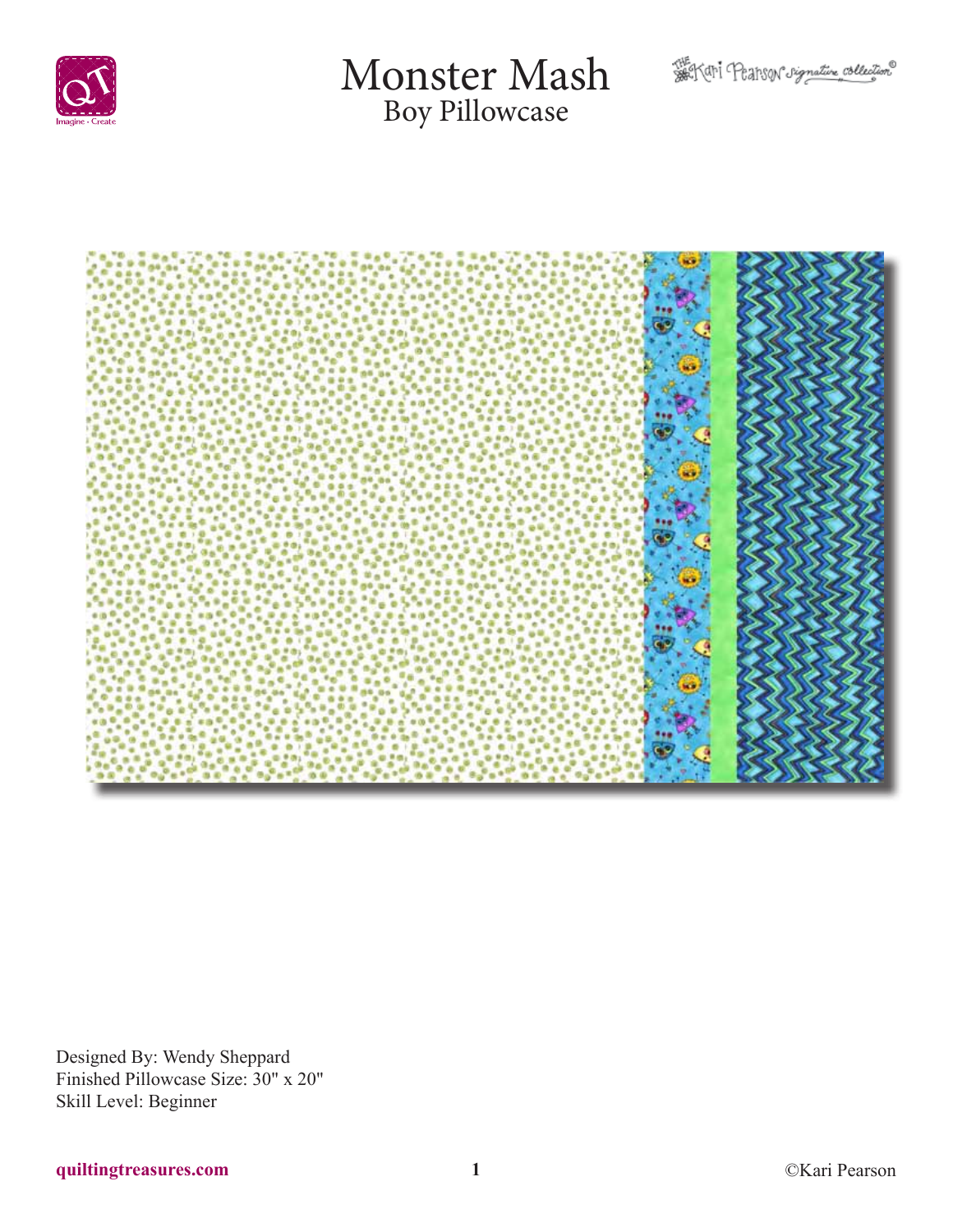# Monster Mash Boy Pillowcase





| <b>FABRIC REQUIREMENTS</b> |       |  |
|----------------------------|-------|--|
|                            |       |  |
| Design:                    | Yards |  |
| 23338.7                    |       |  |

Servari Pearson rignative collection

| 23338 Z              | $1\frac{1}{3}$ |  |
|----------------------|----------------|--|
| 23334 B              | ¼              |  |
| 23339 H              | $\frac{1}{8}$  |  |
| 23336 B              | $\frac{2}{3}$  |  |
| Basic sewing suppies |                |  |

### **Designer Notes:**

*• A widthwise cut* **(WOF)** *is from selvage to selvage. • Blue chevron fabric is a directional fabric.*

#### **Cutting Directions:**

#### **23338 Z: Green Dot On Cream Print** *Pillow Front*

• Cut (1) 20½" x **WOF** strip. Subcut (1) 20½" x 21½" rectangle.

#### *Pillow Back*

• Cut (1) 20½" x **WOF** strip. Subcut (1) 20½" x 36½" rectangle.

#### **23334 B: Blue Monster Toss Print** *Pillow Front*

• Cut (1) 3½" x **WOF** strip. Subcut (1) 3½" x 20½" rectangle.

## **23339 H: Green Tonal**

#### *Pillow Front*

• Cut (1) 1½" x **WOF** strip. Subcut (1) 1½" x 20½" rectangle.

# **23336 B: Blue Chevron Print**

#### *Pillow Front*

• Cut (1) 20½" x **WOF** strip. Subcut (1) 11½" x 20½" rectangle.

### **Pillowcase Assembly:**

### **Pillowcase Front:**

**1.** Referring to Diagram 1, sew one  $21\frac{1}{2}$ " x  $20\frac{1}{2}$ " green dot on cream rectangle to one  $3\frac{1}{2}$ " x  $20\frac{1}{2}$ " blue toss monster rectangle for Unit 1. Sew one 1½" x 20½" green tonal rectangle to one 11½" x 20½" blue chevron rectangle for Unit 2. Sew Unit 1 to Unit 2 for the Pillowcase Front. Piece should measure 20½" x 36½".

### **Diagram 1**





#### **Pillowcase Front**

**2.** At the raw edge of the blue chevron rectangle and with wrong sides together, turn under a ¼" seam and press. Measuring from the fold line and with wrong sides together, turn under 5½" and press. The folded edge of the blue chevron rectangle should align with the wrong side seam between the green tonal and blue chevron print rectangles. Sew the flap in place using an edge stitch (and edge-stitch sewing machine foot).